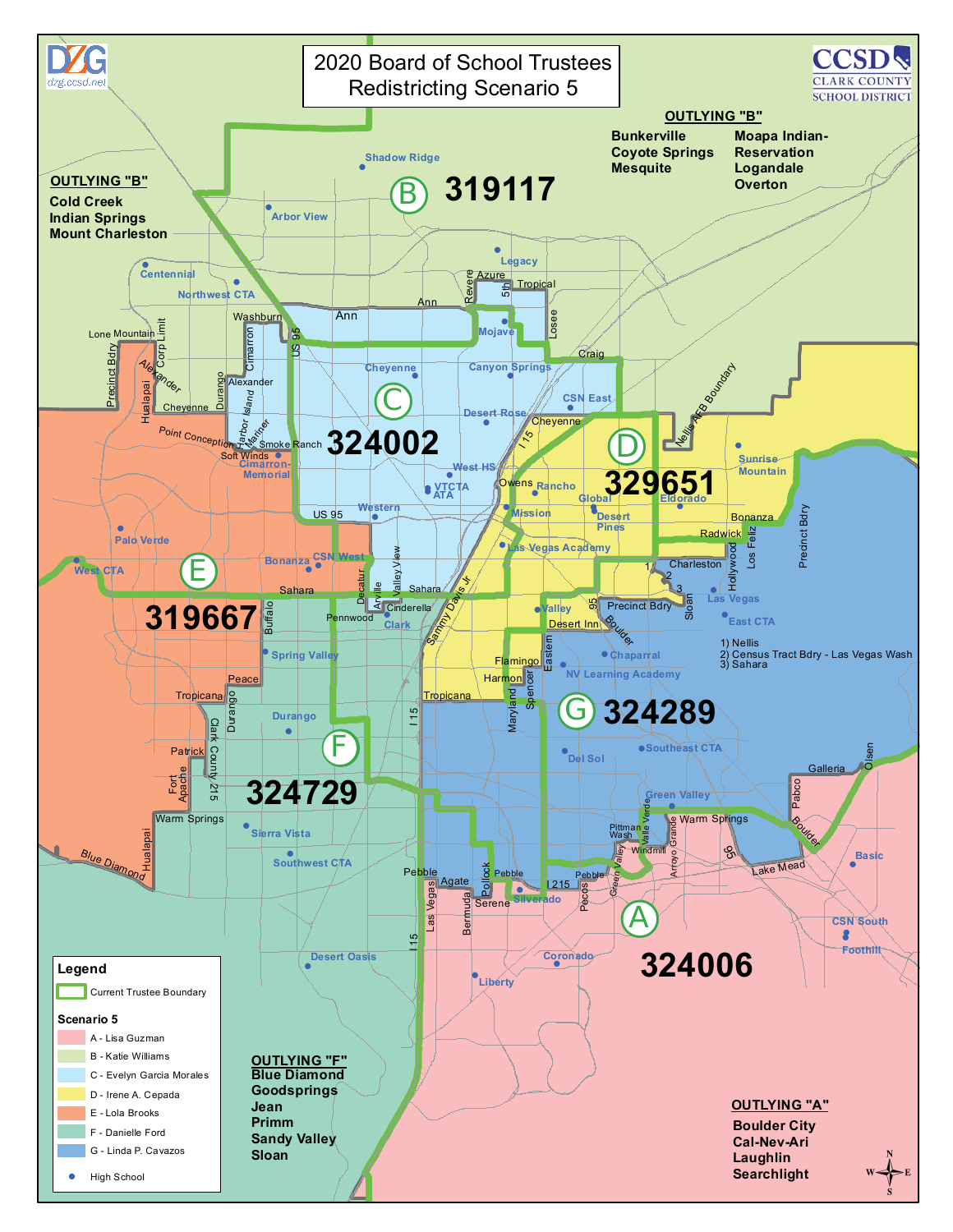## **CLARK COUNTY SCHOOL DISTRICT**

# 2020 School Board Trustee Redistricting - Scenario 5

|                           |                            |                |                |                                   | <b>CENSUS 2020</b> |                     |                     |           |                |                 |        |                      |        |           |
|---------------------------|----------------------------|----------------|----------------|-----------------------------------|--------------------|---------------------|---------------------|-----------|----------------|-----------------|--------|----------------------|--------|-----------|
|                           | P0010001                   | P0010005       | P0010006       | P0010004                          | P0010007           | P0010008            | P0010008            | P0010003  |                | P0020002        |        |                      |        |           |
|                           | Total                      | American       | Asian          | <b>Black</b>                      | Hawaiian /         | Some Other          | Two Races or        | White     |                | Ethnicity       |        | <b>Gains or Loss</b> |        | 5% spread |
|                           | <b>District Population</b> | Indian         | Alone          | African-American Pacific Islander |                    | <b>Race Alone</b>   | <b>Multi Race</b>   | Alone     |                | Hispanic/Latino |        | to Average           |        |           |
| Α                         | 324,006                    | 0.75%          | 10.60%         | 6.33%                             | 1.07%              | 5.86%               | 12.91%              | 62.48%    |                | 17.33%          |        | $-369$               |        |           |
| В                         | 319,117                    | 0.89%          | 6.96%          | 14.75%                            | 0.84%              | 9.37%               | 14.16%              | 53.04%    |                | 22.37%          |        | 4,520                |        |           |
| $\mathsf{C}$              | 324,002                    | 1.26%          | 5.63%          | 20.52%                            | 0.93%              | 22.15%              | 15.95%              | 33.55%    |                | 40.77%          |        | $-365$               |        |           |
| D                         | 329,651                    | 1.74%          | 4.81%          | 14.49%                            | 0.52%              | 33.80%              | 17.16%              | 27.47%    |                | 57.26%          |        | $-6,014$             |        |           |
| E                         | 319,667                    | 0.75%          | 14.08%         | 9.61%                             | 0.73%              | 8.65%               | 12.63%              | 53.56%    |                | 20.45%          |        | 3,970                |        |           |
| F.                        | 324,729                    | 0.80%          | 22.15%         | 11.60%                            | 1.20%              | 10.83%              | 13.58%              | 39.85%    |                | 23.39%          |        | $-1,092$             |        |           |
| G                         | 324,289                    | 1.13%          | 9.27%          | 11.25%                            | 1.08%              | 16.48%              | 16.15%              | 44.66%    |                | 34.44%          |        | $-652$               |        |           |
| <b>TOTAL</b>              | 2,265,461                  | 23,735         | 237,663        | 286,684                           | 20,572             | 348,344             | 332,095             | 1,016,368 |                | 701,416         |        |                      |        | 16,182    |
|                           | 323,637                    | 1.05%          | 10.49%         | 12.65%                            | 0.91%              | 15.38%              | 14.66%              | 44.86%    |                | 30.96%          |        |                      |        |           |
|                           |                            |                |                |                                   |                    |                     |                     |           |                |                 |        |                      |        |           |
|                           |                            |                |                |                                   |                    |                     | <b>CCSD SY 2020</b> |           |                |                 |        |                      |        |           |
| <b>District</b>           | <b>Total</b>               | К              | $\mathbf 1$    | $\mathbf 2$                       | 3                  | 4                   | 5                   | 6         | $\overline{7}$ | 8               | 9      | 10                   | 11     | 12        |
| $\boldsymbol{\mathsf{A}}$ | 37,424                     | 2,273          | 2,483          | 2,611                             | 2,590              | 2,665               | 2,725               | 2,740     | 2,967          | 3,080           | 3,477  | 3,363                | 3,181  | 3,269     |
| В                         | 43,369                     | 2,669          | 2,865          | 2,929                             | 3,050              | 3,105               | 3,166               | 3,217     | 3,406          | 3,604           | 4,027  | 3,857                | 3,816  | 3,658     |
| c                         | 48,283                     | 3,287          | 3,449          | 3,509                             | 3,614              | 3,790               | 3,745               | 3,745     | 3,938          | 4,039           | 4,051  | 3,896                | 3,567  | 3,653     |
| D                         | 57,768                     | 3,755          | 4,260          | 4,380                             | 4,351              | 4,404               | 4,517               | 4.524     | 4,750          | 4,840           | 4,639  | 4,647                | 4,453  | 4,248     |
| E                         | 35,528                     | 2,114          | 2,586          | 2,507                             | 2,612              | 2,740               | 2,582               | 2,735     | 2,936          | 2,952           | 3,070  | 2,988                | 2,806  | 2,900     |
| F.                        | 39,886                     | 2,731          | 2,952          | 3,042                             | 2,998              | 3,001               | 3,049               | 3,067     | 3,031          | 3,200           | 3,388  | 3,327                | 3,189  | 2,911     |
| G                         | 41,116                     | 2,740          | 2,859          | 2,978                             | 2,989              | 2,991               | 3,166               | 3,006     | 3,230          | 3,302           | 3,418  | 3,638                | 3,451  | 3,348     |
| <b>TOTAL</b>              | 303,374                    | 19,569         | 21,454         | 21,956                            | 22,204             | 22,696              | 22,950              | 23,034    | 24,258         | 25,017          | 26,070 | 25,716               | 24,463 | 23,987    |
|                           |                            |                |                |                                   |                    | <b>CCSD SY 2020</b> |                     |           |                |                 |        |                      |        |           |
|                           | <b>Total</b>               | American       |                | <b>Black</b>                      | Hawaiian /         | Some Other          | Two Races or        |           | Hispanic /     |                 |        |                      |        |           |
| <b>District</b>           | $K-12$                     | Indian         | Asian          | African-American Pacific Islander |                    | Race                | <b>Multi Race</b>   | White     | Latino         |                 | ELL.   |                      |        |           |
| A                         | 37,424                     | 0.41%          | 7.60%          | 7.90%                             | 2.47%              | 0.00%               | 10.19%              | 45.27%    | 26.17%         |                 | 4.12%  |                      |        |           |
| В                         | 43,369                     | 0.48%          | 3.99%          | 18.37%                            | 1.53%              | 0.00%               | 9.13%               | 34.65%    | 31.85%         |                 | 5.54%  |                      |        |           |
| $\mathsf{C}$              | 48,283                     | 0.30%          | 2.36%          | 22.45%                            | 1.21%              | 0.00%               | 5.35%               | 11.12%    | 57.21%         |                 | 20.03% |                      |        |           |
| D                         | 57,768                     | 0.26%          | 1.76%          | 13.20%                            | 0.62%              | 0.00%               | 2.76%               | 6.02%     | 75.38%         |                 | 29.97% |                      |        |           |
| E                         | 35,528                     | 0.29%          | 10.57%         | 13.34%                            | 1.69%              | 0.00%               | 9.22%               | 31.00%    | 33.88%         |                 | 10.22% |                      |        |           |
| F.                        | 39,886                     | 0.29%          | 14.73%         | 14.71%                            | 2.78%              | 0.00%               | 9.22%               | 21.11%    | 37.16%         |                 | 14.01% |                      |        |           |
| G                         | 41,116                     | 0.39%          | 5.14%          | 14.01%                            | 1.87%              | 0.00%               | 7.01%               | 19.03%    | 52.54%         |                 | 15.82% |                      |        |           |
| <b>TOTAL</b>              | 303,374                    | 0.34%          | 6.09%          | 15.08%                            | 1.65%              | 0.00%               | 7.18%               | 22.44%    | 47.21%         |                 | 15.38% |                      |        |           |
|                           |                            | 1034           | 18,475         | 45,758                            | 5,003              | 0                   | 21,797              | 68,073    | 143,234        |                 |        |                      |        |           |
|                           |                            |                |                |                                   |                    |                     |                     |           |                |                 |        |                      |        |           |
|                           |                            |                |                | <b>CCSD SY 2021</b>               |                    |                     |                     |           |                |                 |        |                      |        |           |
|                           | Total                      | Elementary     | Middle         | High                              | Alternative        | Special             |                     |           |                |                 |        |                      |        |           |
| <b>District</b>           | Programs                   | <b>Schools</b> | <b>Schools</b> | <b>Schools</b>                    | <b>Schools</b>     | <b>Schools</b>      |                     |           |                |                 |        |                      |        |           |
| A                         | 46                         | 29             | 9              | 8                                 | 0                  | $\mathsf{O}$        |                     |           |                |                 |        |                      |        |           |
| В                         | 55                         | 32             | 8              | 8                                 | $\overline{7}$     | $\mathsf 0$         |                     |           |                |                 |        |                      |        |           |
| $\mathsf{C}$              | 61                         | 40             | 11             | $9\,$                             | $\mathbf{1}$       | $\mathsf{O}$        |                     |           |                |                 |        |                      |        |           |
| D                         | 75                         | 44             | 12             | 8                                 | 8                  | 3                   |                     |           |                |                 |        |                      |        |           |

\* P.L. 94-171 Redistricting Data - Retrieved from https://www.census.gov/data/datasets/2020/dec/2020-census-redistricting-summary-file-dataset.html on 8/12/2021

**E** 39 26 7 5 1 0 **F** 46 30 7 7 2 0 **E** 39 26 7 5 1 0<br> **F** 46 30 7 7 2 0<br> **G** 48 31 7 7 2 1<br> **TOTAL 370 232 61 52 21** 4 **TOTAL 370 232 61 52 21 4**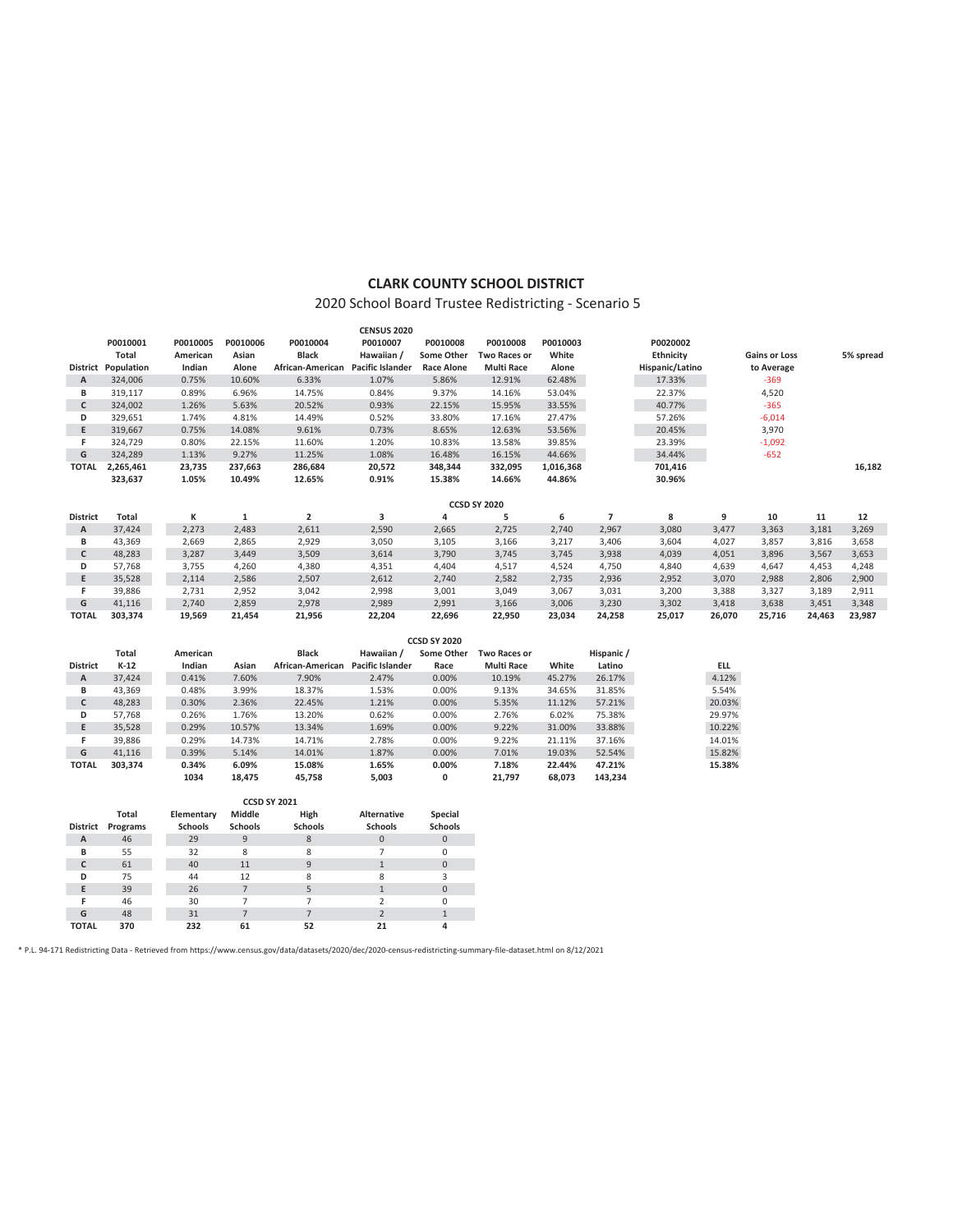#### **CLARK COUNTY SCHOOL DISTRICT**

## 2020 School Board Trustee Redistricting - Scenario 5 (Change)

|                 |            |          |          |                  | <b>CENSUS 2020</b>      |            |                   |          |                  |
|-----------------|------------|----------|----------|------------------|-------------------------|------------|-------------------|----------|------------------|
|                 | P0010001   | P0010005 | P0010006 | P0010004         | P0010007                | P0010008   | P0010009          | P0010003 | P0020002         |
|                 | Total      | American | Asian    | <b>Black</b>     | Hawaiian /              | Some Other | Two Races or      | White    | <b>Ethnicity</b> |
| <b>District</b> | Population | Indian   | Alone    | African-American | <b>Pacific Islander</b> | Race Alone | <b>Multi Race</b> | Alone    | Hispanic/Latino  |
| A               | $-17.054$  | $-0.02%$ | 0.00%    | 0.00%            | $-0.01%$                | $-0.14%$   | $-0.17%$          | 0.33%    | $-0.32%$         |
| В               | $-2.281$   | $-0.18%$ | 0.56%    | $-0.98%$         | $-0.08%$                | $-5.60%$   | $-1.12%$          | 7.40%    | $-8.59%$         |
| c               | 39,175     | $-0.17%$ | 0.79%    | $-0.77%$         | 0.07%                   | $-3.57%$   | 0.03%             | 3.62%    | $-4.58%$         |
| D               | 29.160     | 0.16%    | $-2.41%$ | $-0.82%$         | $-0.17%$                | 3.65%      | 1.30%             | $-1.70%$ | 6.50%            |
| E               | 4.201      | 0.00%    | 4.54%    | $-0.48%$         | 0.05%                   | 0.29%      | $-0.76%$          | $-3.63%$ | $-0.15%$         |
| F               | $-62.542$  | 0.12%    | $-0.45%$ | 1.52%            | 0.11%                   | 3.17%      | 0.32%             | $-4.79%$ | 4.15%            |
| G               | 9.341      | $-0.10%$ | 0.44%    | $-0.51%$         | 0.10%                   | $-2.53%$   | $-0.30%$          | 2.90%    | $-3.82%$         |
| <b>TOTAL</b>    | 0          | 0        | 0        | 0                | 0                       | 0          | 0                 | 0        | 0                |
|                 |            | 0.00%    | 0.00%    | 0.00%            | 0.00%                   | 0.00%      | 0.00%             | 0.00%    | 0.00%            |

|                 |              |        |        |        |        | CCSD Geographic K-12 Students, SY 2020 |        |        |        |        |        |        |        |        |
|-----------------|--------------|--------|--------|--------|--------|----------------------------------------|--------|--------|--------|--------|--------|--------|--------|--------|
| <b>District</b> | <b>Total</b> |        |        |        |        |                                        |        |        |        | 8      |        | 10     | -44    | 12     |
| A               | $-2.076$     | $-141$ | $-103$ | $-120$ | $-119$ | $-172$                                 | $-141$ | $-127$ | $-145$ | $-179$ | $-196$ | $-198$ | $-218$ | $-217$ |
| B               | $-4,091$     | $-250$ | $-307$ | $-264$ | $-257$ | $-294$                                 | $-312$ | $-401$ | $-358$ | $-449$ | $-309$ | $-301$ | $-279$ | $-310$ |
|                 | 3,194        | 191    | 168    | 82     | 170    | 241                                    | 213    | 234    | 182    | 215    | 378    | 336    | 358    | 426    |
| D               | 8,862        | 439    | 620    | 596    | 554    | 608                                    | 622    | 637    | 740    | 829    | 820    | 838    | 805    | 754    |
|                 | $-1,909$     | $-120$ | $-64$  | $-50$  | $-110$ | $-110$                                 | $-117$ | $-91$  | $-52$  | $-95$  | $-314$ | $-251$ | $-292$ | $-243$ |
|                 | $-3.663$     | $-128$ | $-218$ | $-146$ | $-249$ | $-277$                                 | $-226$ | $-213$ | $-315$ | $-275$ | $-362$ | $-430$ | $-377$ | $-447$ |
| G               | $-317$       |        | $-96$  | $-98$  | 11     | 4                                      | $-39$  | $-39$  | $-52$  | $-46$  | $-17$  | 6      |        | 37     |
| <b>TOTAL</b>    | 0            |        | 0      |        | 0      | 0                                      |        | 0      | 0      | 0      |        | ۵      |        | 0      |

|                 |          |          |          |                  |                         | <b>CCSD Students SY 2020</b> |                     |          |            |            |
|-----------------|----------|----------|----------|------------------|-------------------------|------------------------------|---------------------|----------|------------|------------|
|                 | Total    | American |          | <b>Black</b>     | Hawaiian /              | Some Other                   | <b>Two Races or</b> |          | Hispanic / |            |
| <b>District</b> | $K-12$   | Indian   | Asian    | African-American | <b>Pacific Islander</b> | Race                         | <b>Multi Race</b>   | White    | Latino     | <b>ELL</b> |
| A               | $-2,076$ | 0.00%    | 0.05%    | 0.05%            | $-0.13%$                | 0.00%                        | 0.01%               | 0.57%    | $-0.54%$   | $-0.17%$   |
| В               | $-4,091$ | 0.05%    | 0.75%    | $-0.46%$         | 0.06%                   | 0.00%                        | 1.65%               | 9.77%    | $-11.82%$  | $-5.35%$   |
| c               | 3.194    | 0.02%    | 0.46%    | 0.84%            | 0.18%                   | 0.00%                        | 1.06%               | 2.88%    | $-5.43%$   | $-3.27%$   |
| D               | 8,862    | 0.01%    | $-0.96%$ | $-1.20%$         | $-0.30%$                | 0.00%                        | $-0.46%$            | $-0.33%$ | 3.24%      | $-0.98%$   |
| E               | $-1,909$ | $-0.07%$ | 3.75%    | 0.35%            | 0.18%                   | 0.00%                        | $-0.20%$            | $-5.58%$ | 1.57%      | 2.87%      |
| F               | $-3.663$ | 0.02%    | $-1.91%$ | 0.62%            | 0.03%                   | 0.00%                        | $-1.33%$            | $-4.78%$ | 7.35%      | 4.69%      |
| G               | $-317$   | $-0.02%$ | 0.38%    | $-0.31%$         | 0.41%                   | 0.00%                        | 0.77%               | 2.59%    | $-3.83%$   | $-1.88%$   |
| <b>TOTAL</b>    | 0        | 0.00%    | 0.00%    | 0.00%            | 0.00%                   | 0.00%                        | 0.00%               | 0.00%    | 0.00%      | $0.00\%$   |
|                 |          | 1034     | 18.475   | 45,758           | 5,003                   | 0                            | 21.797              | 68.073   | 143.234    |            |

|              |          |                | CCSD Schools SY 2021 |                |                    |                |
|--------------|----------|----------------|----------------------|----------------|--------------------|----------------|
|              | Total    | Elementary     | Middle               | High           | <b>Alternative</b> | Special        |
| District     | Programs | <b>Schools</b> | <b>Schools</b>       | <b>Schools</b> | <b>Schools</b>     | <b>Schools</b> |
| A            | O        | $-1$           | $\Omega$             |                |                    |                |
| B            |          | $-2$           | $-2$                 |                |                    |                |
|              | 3        |                |                      | $-2$           |                    |                |
| D            | 15       | 10             | 4                    |                | $-2$               |                |
| F            | $-14$    | $-6$           | $-1$                 | $-2$           | $-5$               |                |
|              | -4       | -4             | $-2$                 | Ω              |                    |                |
| G            | $-2$     |                | $-1$                 |                |                    | $-1$           |
| <b>TOTAL</b> | ŋ        |                |                      |                |                    |                |

\* P.L. 94-171 Redistricting Data - Retrieved from https://www.census.gov/data/datasets/2020/dec/2020-census-redistricting-summary-file-dataset.html on 8/12/2021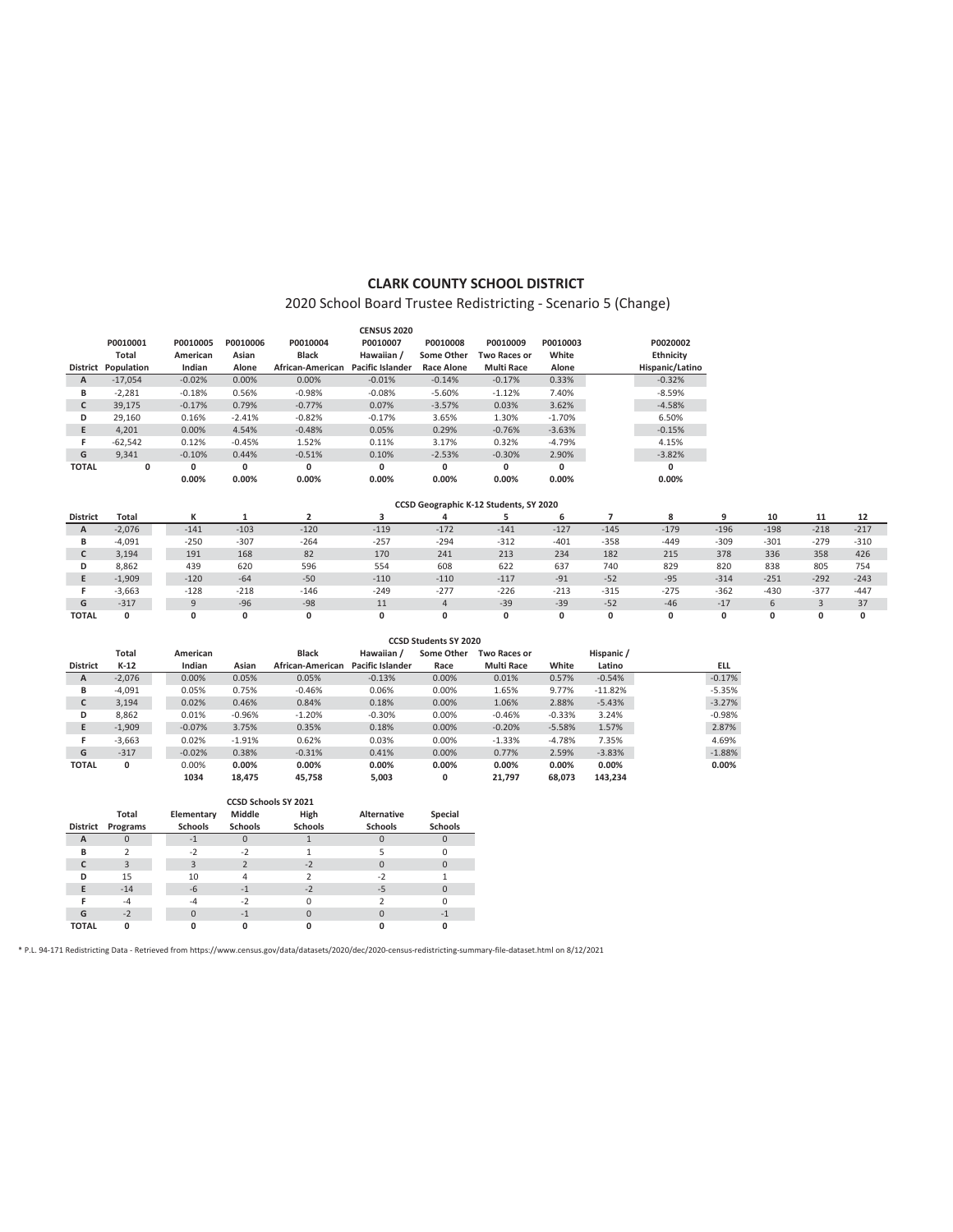## **CLARK COUNTY SCHOOL DISTRICT TRUSTEE REDISTRICTING - SCENARIO 5 SCHOOL CHANGES**

#### **Trustee District A GAIN LOSE** Silverado High School **Beatty, John R. Elementary School** Beatty, John R. Elementary School **Trustee District B GAIN LOSE** Allen, Dean La Mar Elementary School **Adams, Kirk L. Elementary School** Adams, Kirk L. Elementary School Bilbray, James H. Elementary School **Brookman, Eileen B. Elementary School** Brookman, Eileen B. Elementary School Bozarth, Henry and Evelyn Elementary School Cozine, Steve Elementary School Darnell, Marshall C. Elementary School Guy III, Addeliar D. Elementary School Divich, Kenneth Elementary School Herr, Helen Elementary School Garehime, Edith Elementary School **Hickey, Liliam Lujan Elementary School** Hickey, Liliam Lujan Elementary School Indian Springs Elementary School **Keller, Charlotte and Jerry Elementary School** Keller, Charlotte and Jerry Elementary School Lundy, Earl B. Elementary School King Jr., Martin Luther Elementary School Northwest CTA Kindergarten program May, Ernest J. Elementary School O'Roarke, Thomas J. Elementary School **Mountain View Elementary School** Mountain View Elementary School Scherkenbach, William and Mary Elementary School **Rundle, Richard J. Elementary School** Rundle, Richard J. Elementary School Tarr, Sheila Academy of International Studies Scott, Jesse D. Elementary School Thompson, Sandra Lee Elementary School Stanford Elementary School Stanford Elementary School Escobedo, Edmundo "Eddie" Sr. Middle School Watson, Fredric W. Elementary School Watson, Fredric W. Elementary School Indian Springs Middle School **Mateurs 20 and The Control Control Wolfe**, Eva M. Elementary School Centennial High School **Bailey, Dr. William H. "Bob" Middle School** Indian Springs High School **Findlay, Clifford O. (Pete) Middle School** Findlay, Clifford O. (Pete) Middle School Northwest Career and Technical Academy **Johnston, Carroll M. Middle School** High Desert State Prison Adult HS O'Callaghan, Mike Middle School i3 Learn Academy High Desert State Prison Youthful Offender Program Fund Eldorado High School Peterson Academic Center Sunrise Mountain High School Sunrise Mountain High School Southern Desert Correctional Center/Three Lakes Valley Camp Spring Mountain Youth Camp JR/SR HS **Trustee District C GAIN LOSE** Cozine, Steve Elementary School Cahlan, Marion Elementary School Deskin, Ruthe Elementary School **Lincoln Elementary School** Lincoln Elementary School Eisenberg, Dorothy Elementary School **Martinez, Reynaldo L. Elementary School** Martinez, Reynaldo L. Elementary School Guy III, Addeliar D. Elementary School **McCall**, Quannah Elementary School **McCall** Kahre, Marc A. Elementary School **Park, John S. Elementary School** Park, John S. Elementary School

May, Ernest J. Elementary School **Red Rock Elementary School** Red Rock Elementary School Scott, Jesse D. Elementary School and Bridger, Jim Middle School Bridger, Jim Middle School Watson, Fredric W. Elementary School Fremont, John C. Middle School Fremont, John C. Middle School Wolfe, Eva M. Elementary School **Last Vegas Academy of the Arts** Findlay, Clifford O. (Pete) Middle School Mission High School Mission High School Johnston, Carroll M. Middle School Leavitt, Justice Myron E. Middle School Molasky, Irwin A. and Susan Middle School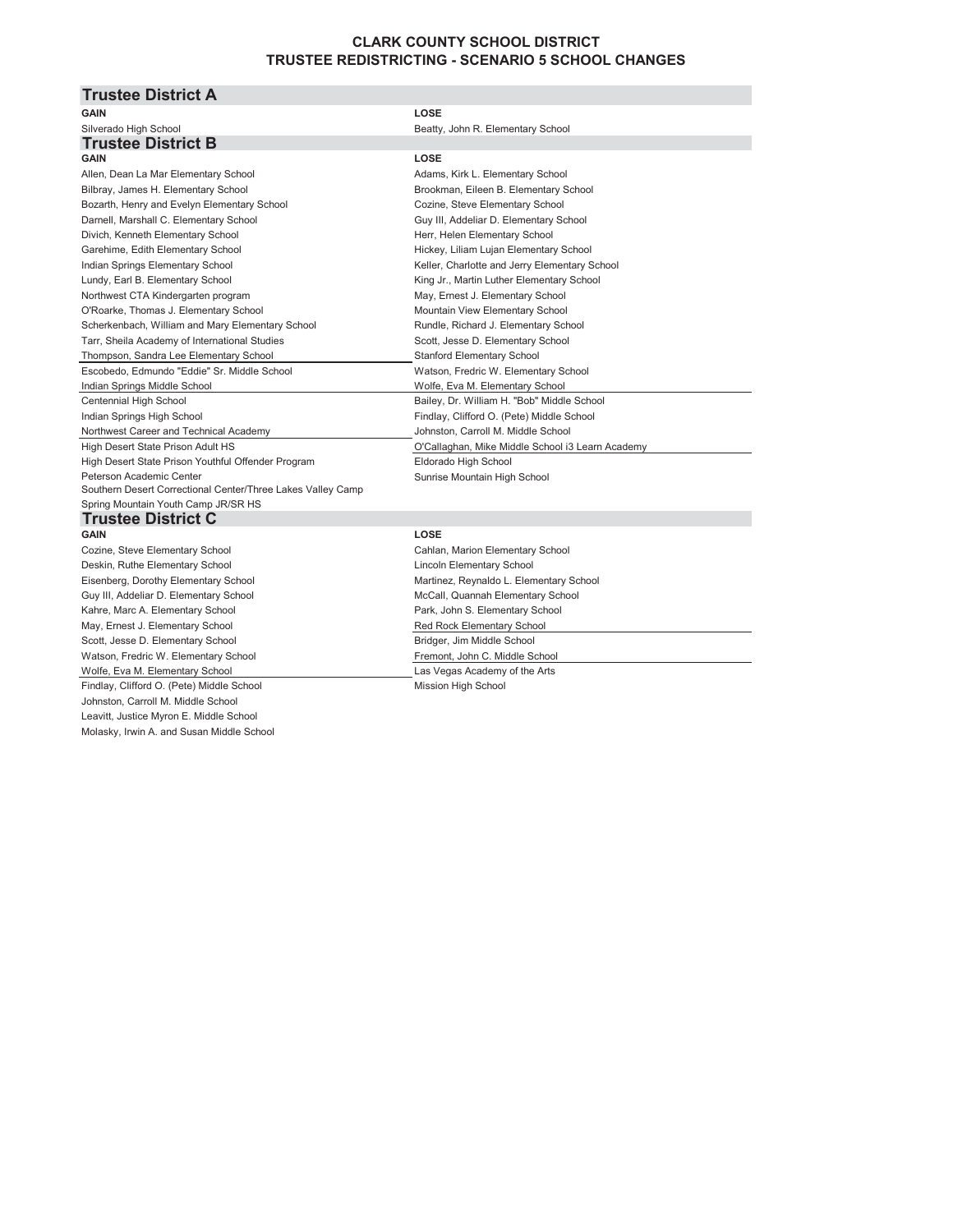## **CLARK COUNTY SCHOOL DISTRICT TRUSTEE REDISTRICTING - SCENARIO 5 SCHOOL CHANGES**

#### **Trustee District D GAIN LOSE**

Adams, Kirk L. Elementary School Bell, Rex Elementary School Bell, Rex Elementary School Bell, Rex Elementary School Beckley, Will Elementary School Dailey, Jack Elementary School Dailey, Jack Elementary School Brookman, Eileen B. Elementary School Hill, Charlotte Elementary School Hill, Charlotte Elementary School Hill, Charlotte Elementary School Hill, Charlotte Elementary School Hill, Charlotte Elementary School Hill, Charlott Cahlan, Marion Elementary School Jydstrum, Helen M. Elementary School Jydstrum, Helen M. Elementary School Herr, Helen Elementary School **Roundy, Dr. C. Owen Elementary School Roundy, Dr. C. Owen Elementary School** Hickey, Liliam Lujan Elementary School Third, Joseph E. Elementary School Keller, Charlotte and Jerry Elementary School Ward, General Andrew Elementary School King Jr., Martin Luther Elementary School Wiener, Louis V Lincoln Elementary School Wynn, Elementary School Wynn, Elementary School Wynn, Elementary School Wynn, Elementary School Wynn, Elementary School Wynn, Elementary School Wynn, Elementary School Wynn, Elementary School Wynn Long, Walter V. Elementary School Cashman and Cashman Cashman Cashman Cashman Cashman Cashman Cashman Cashman Martinez, Reynaldo L. Elementary School School School School School School School School School School School School School School School School School School School School School School School School School School School McCall, Quannah Elementary School Clark, Edgewood C Mountain View Elementary School School School School School School School School School School School School School School School School School School School School School School School School School School School School S Park, John S. Elementary School South Academic Center Center Center Center Center Center Center Center Center Rundle, Richard J. Elementary School **Burk Horizon** Burk Horizon Snyder, William E. Elementary School Stanford Elementary School Thomas, Ruby S. Elementary School Wengert, Cyril Elementary School Bailey, Dr. William H. "Bob" Middle School Bridger, Jim Middle School Fremont, John C. Middle School Keller, Duane D. Junior High School O'Callaghan, Mike Middle School i3 Learn Academy Orr, William E. Middle School Eldorado High School Las Vegas Academy of the Arts **Mission High School** Sunrise Mountain High School Stewart, Helen J. Special School

#### **Trustee District E GAIN LOSE**

Abston, Sandra B. Elementary School Allen, Dean La Mar Elementary School Batterman, Kathy L. Elementary School **Bilbray, James H. Elementary School** Bilbray, James H. Elementary School Bendorf, Patricia A. Elementary School **Bozarth, Henry and Evelyn Elementary School** Bozarth, Henry and Evelyn Elementary School Berkley, Shelley Elementary School **Darnell**, Marshall C. Elementary School Darnell, Marshall C. Elementary School Bryan, Roger M. Elementary School Deskin, Ruthe Elementary School Christensen, M. J. Elementary School Divich, Kenneth Elementary School Goolsby, Judy and John L. Elementary School Eisenberg, Dorothy Elementary School Hayes, Keith C. and Karen W. Elementary School Garehime, Edith Elementary School Ober, D'Vorre and Hal Elementary School **Indian Springs Elementary School** Indian Springs Elementary School Red Rock Elementary School **Kahre, Marc A. Elementary School** Kahre, Marc A. Elementary School Faiss, Wilbur and Theresa Middle School **Lundy**, Earl B. Elementary School Fertitta, Victoria Middle School Northwest CTA Kindergarten program Lawrence, Clifford J. Middle School O'Roarke, Thomas J. Elementary School

| USE.                                  |
|---------------------------------------|
| ell, Rex Elementary School            |
| ailey, Jack Elementary School         |
| iill, Charlotte Elementary School     |
| ydstrup, Helen M. Elementary School   |
| Roundy, Dr. C. Owen Elementary School |
| hiriot, Joseph E. Elementary School   |
| Vard, Gene Elementary School          |
| Viener, Louis Jr. Elementary School   |
| Vynn, Elaine Elementary School        |
| `ashman, James Middle School          |
| chofield, Jack Lund Middle School     |
| lark, Ed W. High School               |
| ilverado High School                  |
| outh Academic Center                  |
| حمصته ملط عامريا                      |

West Career and Technical Academy Scherkenbach, William and Mary Elementary School Tarr, Sheila Academy of International Studies Thompson, Sandra Lee Elementary School Escobedo, Edmundo "Eddie" Sr. Middle School Indian Springs Middle School Leavitt, Justice Myron E. Middle School Molasky, Irwin A. and Susan Middle School Cimarron-Memorial High School Indian Springs High School Northwest Career and Technical Academy High Desert State Prison Adult HS High Desert State Prison Youthful Offender Program Peterson Academic Center Southern Desert Correctional Center/Three Lakes Valley Camp Spring Mountain Youth Camp JR/SR HS